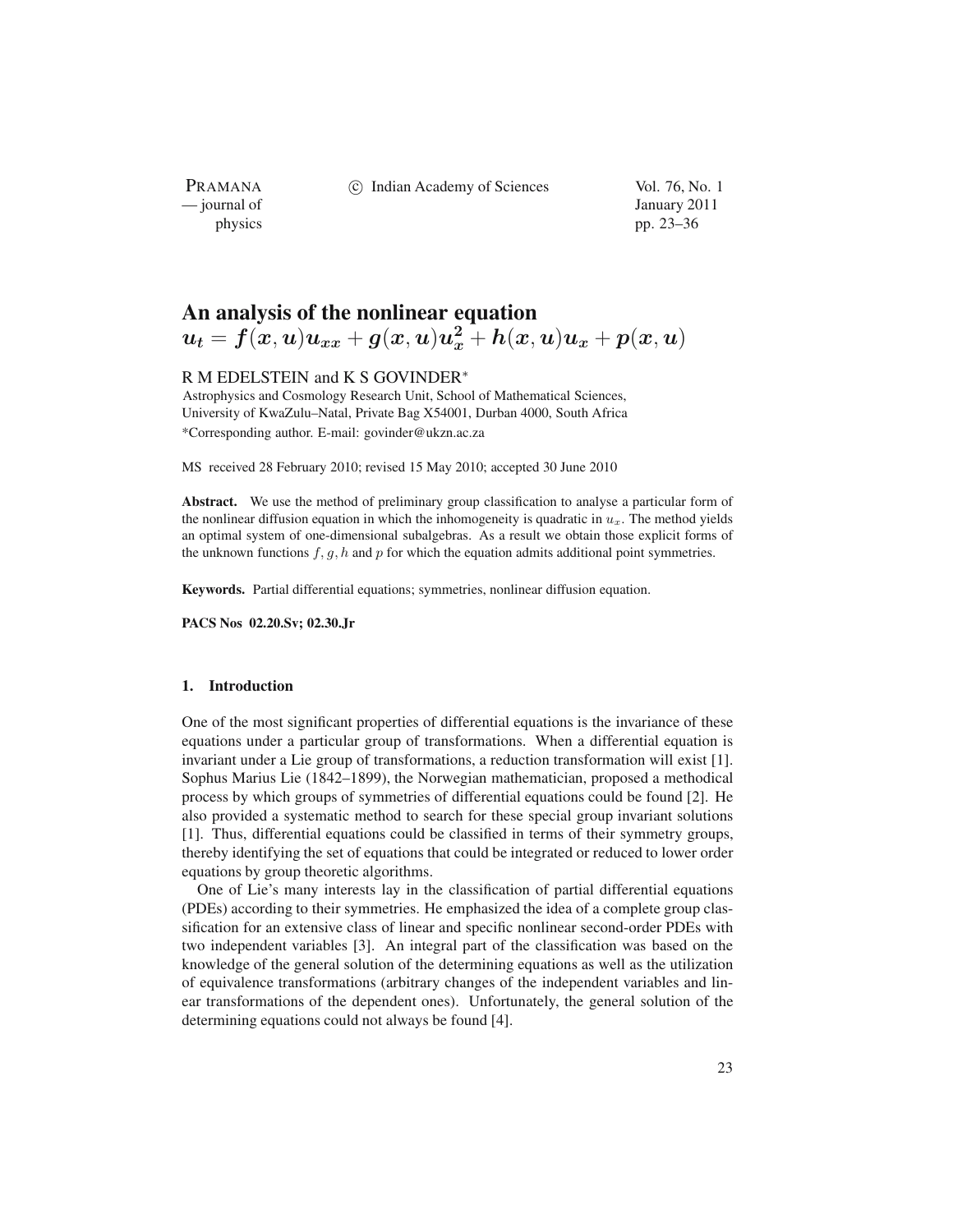The method of preliminary group classification allows for the classification of all nonsimilar subalgebras of the algebra Lie generated through equivalence transformations of a considered differential equation [5]. This results in the explicit determination of functional forms which extend the existing principal Lie algebra and gives rise to the 'optimal system' of group invariant solutions from which all other solutions can be determined. This group classification method is based purely on algebraic manipulations contrary to the standard Lie algorithm wherein one is required to integrate differential equations.

The quasi-linear parabolic equation

$$
u_t = [\Phi(u, x)]_{xx} + f(x)u^s u_x + g(x)u^m
$$
 (1)

is used to model a number of physical problems. These include the flow of liquids in porous media as well as the transport of thermal energy in plasma [6]. A complete group classification for various forms of this equation is easily available because of its strong relation to equations such as the nonlinear heat equation [7]. We shall consider a more general form of eq. (1), viz.

$$
u_t = f(x, u)u_{xx} + g(x, u)u_x^2 + h(x, u)u_x + p(x, u)
$$
 (2)

which can be interpreted as a nonlinear diffusion equation with an inhomogeneity which is quadratic in  $u_x$ . (This study is a continuation of our programme to analyse different classes of nonlinear diffusion equations [8,9].) We shall show, using the method of preliminary group classification which was popularized by Ibragimov *et al* [3] and extended by Harin [4], that one can find group invariant solutions to eq. (2) by considering special forms of the arbitrary functions. Our approach will be systematic and will not reply any *ad hoc* assumptions. In all our working we assume that the reader is familiar with the Lie symmetry analysis of differential equations [2,10–12].

# **2. Preliminary group classification**

Equation (2) will admit a one-dimensional Lie algebra with the basis

$$
G_1 = \frac{\partial}{\partial t}
$$
 (3)

when the unknown functions are arbitrary. This is known as the principal Lie algebra.

One of the main differences between the standard Lie analysis and the method of preliminary group classification lies in the treatment of the unknown function. In the latter method, this function is treated as a differentiable variable. Adopting the notation  $f(x, u) = f<sup>1</sup>$ ,  $g(x, u) = f<sup>2</sup>$ ,  $h(x, u) = f<sup>3</sup>$  and  $p(x, u) = f<sup>4</sup>$ , we rewrite eq. (2) as

$$
u_t = f^1 u_{xx} + f^2 u_x^2 + f^3 u_x + f^4
$$
\n(4)

and search for a symmetry of the form

$$
E = \tau(t, x, u)\frac{\partial}{\partial t} + \xi(t, x, u)\frac{\partial}{\partial x} + \eta(t, x, u)\frac{\partial}{\partial u} + \mu^{k}(t, x, u, u_{t}, u_{x}, f^{1}, f^{2})\frac{\partial}{\partial f^{k}}.
$$
 (5)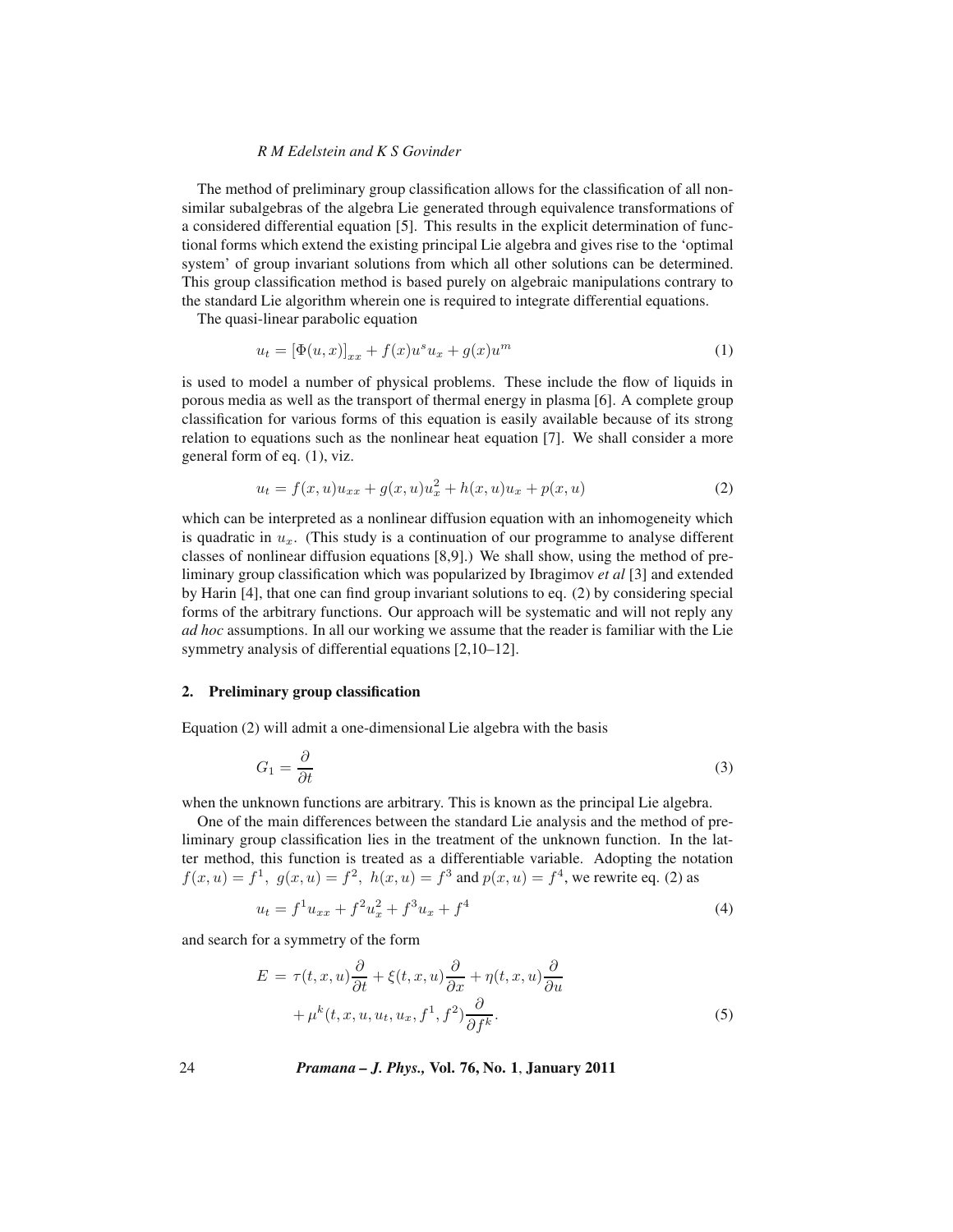An analysis of 
$$
u_t = f(x, u)u_{xx} + g(x, u)u_x^2 + h(x, u)u_x + p(x, u)
$$

The invariance conditions of eq. (4) are defined by

$$
E^{[2]} \left( u_t - f^1 u_{xx} - f^2 u_x^2 - f^3 u_x - f^4 \right) = 0 \tag{6}
$$

$$
E^{[2]} \left( f_t^k \right) = E^{[2]} \left( f_{u_t}^k \right) = E^{[2]} \left( f_{u_x}^k \right) = 0, \quad k = 1, \dots, 4,
$$
\n<sup>(7)</sup>

where

$$
E^{[2]} = E + \eta_1 \frac{\partial}{\partial u_t} + \eta_2 \frac{\partial}{\partial u_x} + \eta_{11} \frac{\partial}{\partial u_{tt}} + \eta_{22} \frac{\partial}{\partial u_{xx}} + \omega_t^k \frac{\partial}{\partial f_t^k} + \omega_u^k \frac{\partial}{\partial f_u^k} + \omega_{u_t}^k \frac{\partial}{\partial f_{u_t}^k}.
$$
 (8)

Solving eqs (6) and (7) yields the infinite continuous group of equivalence transformations generated by the infinitesimal operators

$$
E_1 = \frac{\partial}{\partial t}
$$
\n
$$
\frac{\partial}{\partial t} \qquad \frac{\partial}{\partial t} \qquad \frac{\partial}{\partial t} \qquad \frac{\partial}{\partial t} \qquad (9)
$$

$$
E_2 = t\frac{\partial}{\partial t} - f\frac{\partial}{\partial f} - g\frac{\partial}{\partial g} - h\frac{\partial}{\partial h} - p\frac{\partial}{\partial p}
$$
(10)

$$
E_3 = b(x)\frac{\partial}{\partial x} + 2b'(x)f\frac{\partial}{\partial f} + 2b'(x)g\frac{\partial}{\partial g} + (b''(x)f + b'(x)h)\frac{\partial}{\partial h}
$$
 (11)

$$
E_4 = c(x, u)\frac{\partial}{\partial u} - (c_{uu}(x, u)f + c_u(x, u)g)\frac{\partial}{\partial g}
$$

$$
- (2c_{xu}(x, u)f + 2c_x(x, u)g)\frac{\partial}{\partial h}
$$

$$
+ (c_u(x, u)p - c_{xx}(x, u)f - c_x(x, u)h)\frac{\partial}{\partial p}
$$
(12)

which can be verified [13] using PROGRAM LIE [14].

We also observe that the reflections

$$
x \to -x, \qquad h \to -h,\tag{13}
$$

$$
u \to -u, \qquad g \to -g, \qquad p \to -p,\tag{14}
$$

$$
u \to -u, \qquad t \to -t, \qquad f \to -f, \qquad h \to -h \tag{15}
$$

$$
t \to -t
$$
,  $f \to -f$ ,  $g \to -g$ ,  $h \to -h$ ,  $p \to -p$ , (16)

leave eq. (2) invariant. These reflections will become significant later.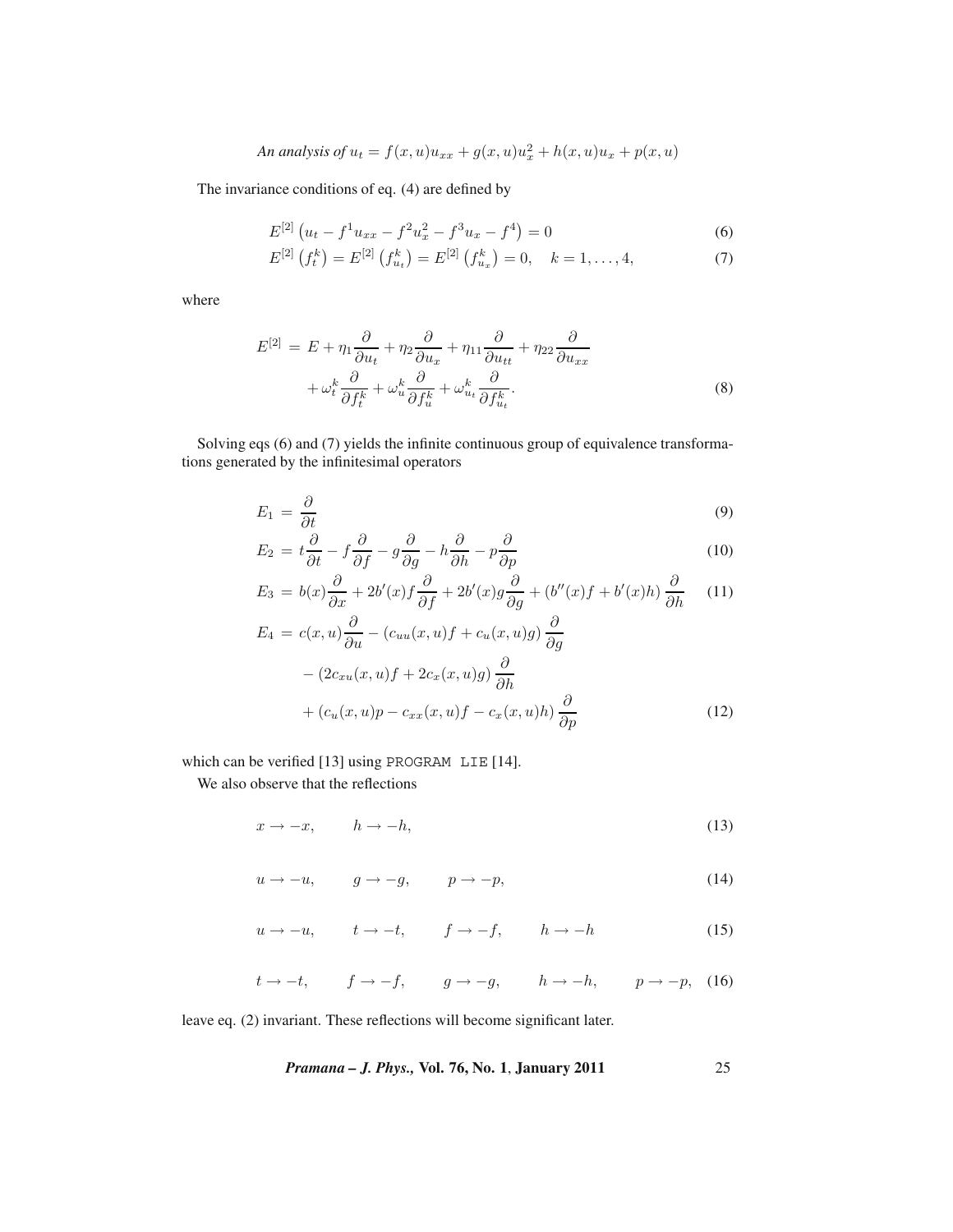We consider the generators (9)–(12) on the space  $(x, u, f, g, h, p)$  as the functions  $f, g, h$  and  $p$  depend only on the variables  $x$  and  $u$ . Thus,

$$
Z = [-E_2] = f\frac{\partial}{\partial f} + g\frac{\partial}{\partial g} + h\frac{\partial}{\partial h} + p\frac{\partial}{\partial p}
$$
  
\n
$$
Y_b = [E_3] = b(x)\frac{\partial}{\partial x} + 2b'(x)f\frac{\partial}{\partial f} + 2b'(x)g\frac{\partial}{\partial g}
$$
  
\n
$$
+ (b''(x)f + b'(x)h)\frac{\partial}{\partial h}
$$
\n(18)

$$
+ (b''(x)f + b'(x)h) \frac{\partial}{\partial h}
$$
\n
$$
W_c = [E_4] = c(x, u) \frac{\partial}{\partial u} - (c_{uu}(x, u)f + c_u(x, u)g) \frac{\partial}{\partial g}
$$
\n
$$
- 2(c_{xu}(x, u)f + c_x(x, u)g) \frac{\partial}{\partial h}
$$
\n
$$
+ (c_u(x, u)p - c_{xx}(x, u)f - c_x(x, u)h) \frac{\partial}{\partial p}.
$$
\n(19)

The commutation relationships can be found in table 1. The Lie algebra must close and so we require either

$$
W_{b(x)c_x(x,u)} = 0 \tag{20}
$$

or

$$
W_{b(x)c_x(x,u)} = W_{c(x,u)}.
$$
\n(21)

We consider each separately.

## 2.1 *The Abelian case*

In eq. (20), it is clear that  $c(x, u)$  depends only on the variable u as any other combination will result in the loss of at least one of the existing generators. Hence

$$
W_c' = c(u)\frac{\partial}{\partial u} - (c''(u)f + c'(u)g)\frac{\partial}{\partial g} + c'(u)p\frac{\partial}{\partial p}
$$
(22)

and the Lie algebra is  $3A_1$  [15]. The respective automorphisms form a trivial subalgebra and will not provide any further information. The optimal system of one-dimensional

Table 1. Commutation table of eqs (17)–(19).

|       |                   | $Y_{b}$             | W.                 |
|-------|-------------------|---------------------|--------------------|
| Z     | $\mathbf{\Omega}$ | $\theta$            | $\mathbf{\Omega}$  |
| $Y_b$ | $\theta$          | $\theta$            | $W_{b(x)c_x(x,u)}$ |
| $W_c$ | $\theta$          | $-W_{b(x)c_x(x,u)}$ | 0                  |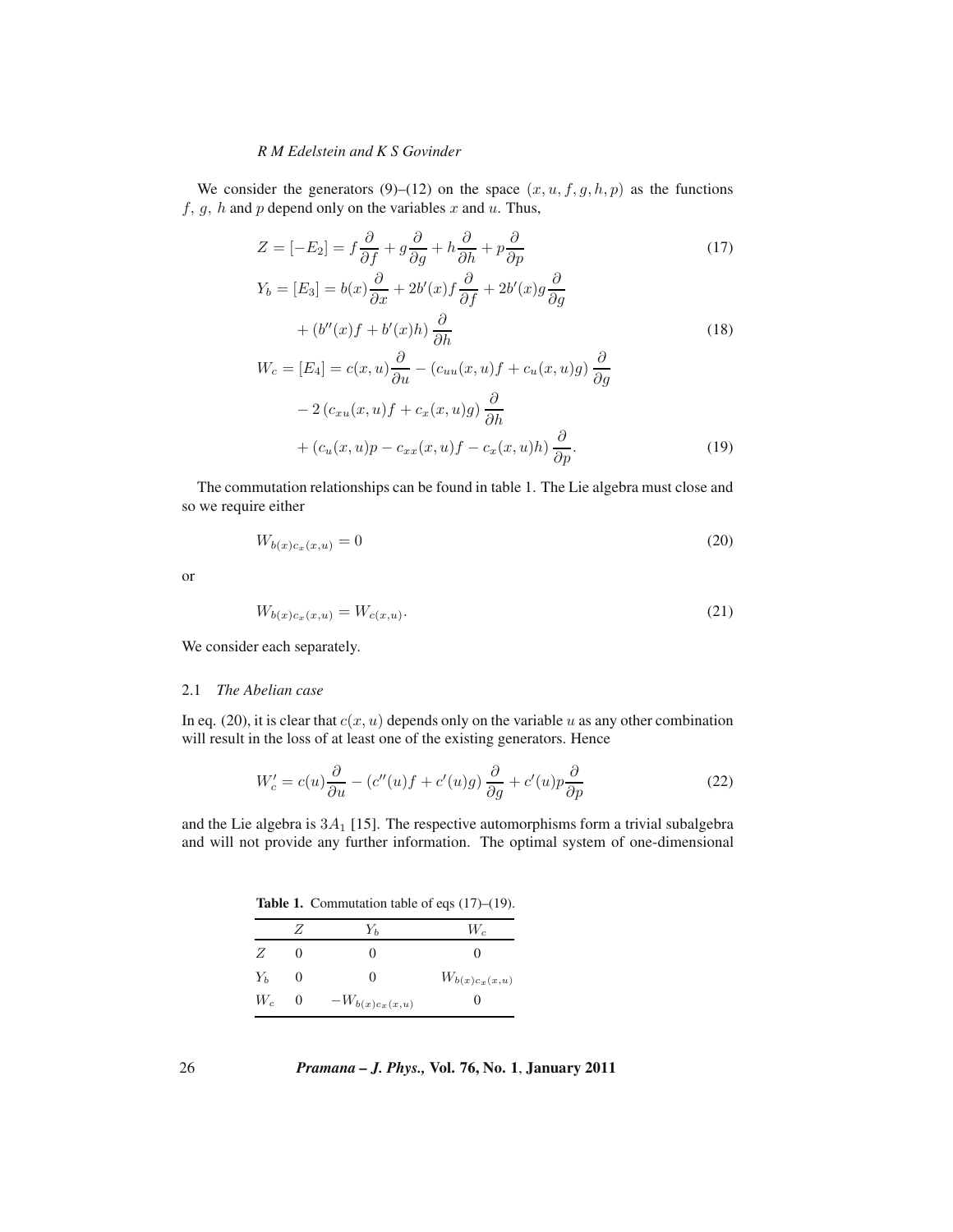An analysis of 
$$
u_t = f(x, u)u_{xx} + g(x, u)u_x^2 + h(x, u)u_x + p(x, u)
$$

subalgebras can only be determined through a linear combination of all existing generators. As all the resultant vectors **e** will be invariant, it is necessary to avoid all linear combinations involving more than one generator. Thus, for

$$
T_1 = Z, \quad T_2 = Y_a, \quad T_3 = W'_c \tag{23}
$$

we obtain the optimal system of one-dimensional subalgebras [16], namely

$$
T_3 = W_c' \qquad (M^{(1)}) \tag{24}
$$

$$
T_2 + \alpha T_3 = Y_b + \alpha W_c' \qquad (M^{(2)}), \quad -\infty < \alpha < \infty \tag{25}
$$

$$
T_1 + \beta T_2 + \alpha T_3 = Z + \beta Y_b + \alpha W_c' \quad (M^{(3)}),
$$
  

$$
-\infty < \alpha, \beta < \infty.
$$
 (26)

The results (24)–(26) of the optimal system of one-dimensional subalgebras and their additional operators are presented in tables 2 and 3, respectively [17].

## 2.2 *The non-Abelian case*

The requirement

$$
W_{b(x)c_x(x,u)} = W_{c(x,u)}
$$
\n(27)

leads to

$$
c(x, u) = b(x)c_x(x, u)
$$
  
=  $k(u) \exp \left( \int \frac{1}{b(x)} dx \right)$   
=  $k(u)R(x)$ . (28)

Substituting eq. (28) into eq. (19)

$$
W_{k(u)R(x)} = k(u)R(x)\frac{\partial}{\partial u} - R(x)(k''(u)f + k'(u)g)\frac{\partial}{\partial g}
$$

$$
-2R'(x)(k'(u)f + k(u)g)\frac{\partial}{\partial h}
$$

$$
-(k(u)R''(x)f + k(u)R'(x)h - k'(u)R(x)p)\frac{\partial}{\partial p}.
$$
 (29)  
To proceed with a determination of the optimal subgroups without too much difficulty, we

follow [3] and set

$$
b(x) = \frac{x}{n},\tag{30}
$$

when

$$
R(x) = x^n. \tag{31}
$$

*Pramana – J. Phys.,* **Vol. 76, No. 1**, **January 2011** 27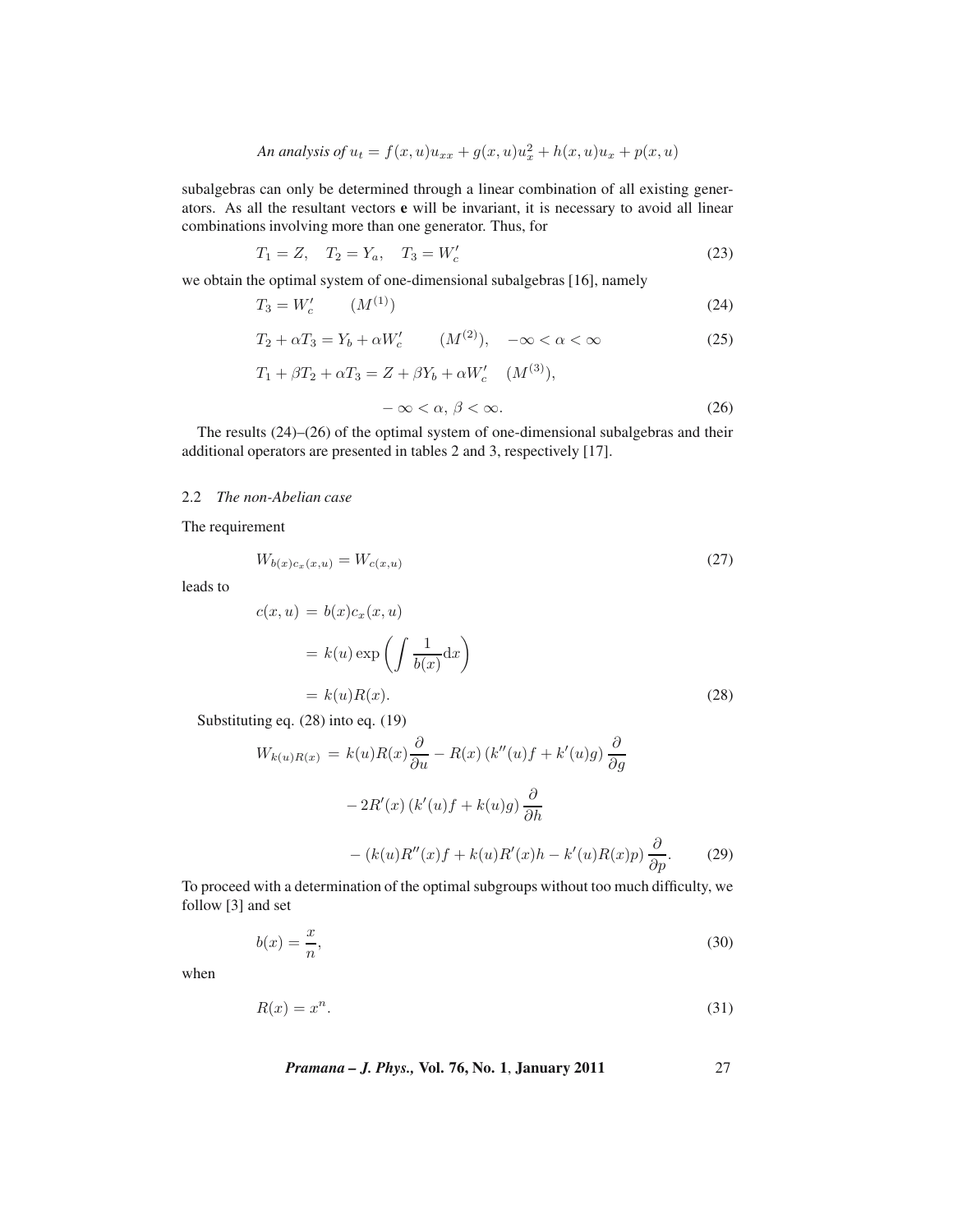|                                  |                                |                                                                     | P.                                                                                                                                                 |                                                                                                                                   |                                                                     |
|----------------------------------|--------------------------------|---------------------------------------------------------------------|----------------------------------------------------------------------------------------------------------------------------------------------------|-----------------------------------------------------------------------------------------------------------------------------------|---------------------------------------------------------------------|
|                                  |                                |                                                                     | $(\Gamma-c'(u))/c(u)$                                                                                                                              |                                                                                                                                   | $\kappa c(u)$                                                       |
|                                  |                                | $\Phi b(x)^2$                                                       | $\Gamma b(x)^2$                                                                                                                                    | $b(x)$ $(\delta + \Phi b'(x))$                                                                                                    | z                                                                   |
|                                  |                                | $\Phi b(x)^2$                                                       | $b(x)^2(\Gamma - n\Phi u^{n-1}(\alpha(1-n))^{n/(n-1)})$                                                                                            | $b(x)(\delta + \Phi b'(x))$                                                                                                       | $\kappa c(u)$                                                       |
|                                  | $\frac{d}{d(u)}$               |                                                                     | $\times$ exp $\left(\frac{-\alpha}{b(x)}nu^{n-1}dx\right)$                                                                                         |                                                                                                                                   |                                                                     |
| $M^{(3)}_{\alpha=0,\beta\neq 0}$ |                                | $\Phi b(x)^2 \exp\left(\int \frac{\mathrm{d}x}{\beta b(x)}\right)$  | $\Gamma b(x)^2 \exp\left(\int \frac{\mathrm{d}x}{\beta b(x)}\right)$                                                                               | $b(x)(\delta + \Phi b'(x)) \exp\left(\int \frac{dx}{\beta b(x)}\right)$                                                           | $\kappa \exp\left(\int \frac{\mathrm{d}x}{\beta b(x)}\right)$       |
| $x\neq 0, \beta = 0$             |                                | $\Phi \exp\left( \int \frac{\mathrm{d} u}{\mathrm{a} c(u)} \right)$ | $c(u) (\Gamma - \Phi c'(u)) \exp \left( \int \frac{\mathrm{d} u}{\alpha c(u)} \right)$                                                             | $\delta \exp\left(\int \frac{\mathrm{d}u}{\alpha c(u)}\right)$                                                                    | $\kappa c(u) \exp\left(\int \frac{\mathrm{d}u}{\alpha c(u)}\right)$ |
| $x\neq 0, \beta\neq 0$           | $\int \frac{dx}{\beta b(x)}$   |                                                                     | $\Phi b(x)^2 \exp\left(\int \frac{dx}{\beta b(x)}\right)~~b(x)^2\left(\Gamma-n\Phi u^{n-1}\left(\frac{\alpha(1-n)}{\beta}\right)^{n/(n-1)}\right)$ | $b(x)(\delta + \Phi b'(x)) \exp\left(\int \frac{dx}{\beta b(x)}\right)$ $\kappa c(u) \exp\left(\int \frac{dx}{\beta b(x)}\right)$ |                                                                     |
|                                  | $\frac{1}{3}$<br>$\frac{5}{3}$ |                                                                     | $\times \exp\left[ \int \frac{1}{\beta b(x)}-\frac{\alpha}{\beta b(x)} n u^{n-1} \mathrm{d}x\right]$                                               |                                                                                                                                   |                                                                     |

*R M Edelstein and K S Govinder*

28 *Pramana – J. Phys.,* **Vol. 76, No. 1**, **January 2011**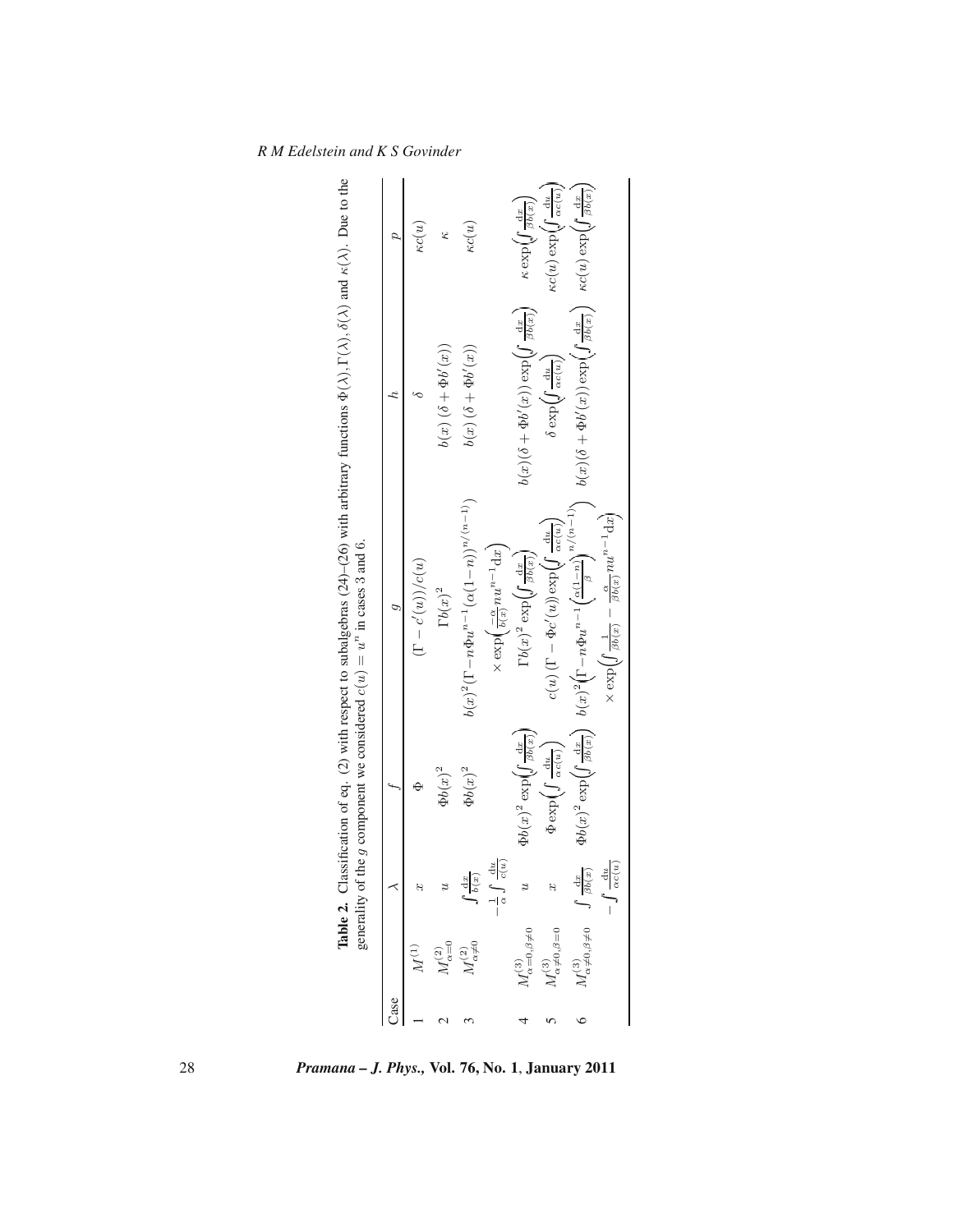*An analysis of*  $u_t = f(x, u)u_{xx} + g(x, u)u_x^2 + h(x, u)u_x + p(x, u)$ 

|                | <b>rapic <math>\mathcal{D}_1</math></b> reductional operators relating to table $\mathcal{D}_2$ .            |
|----------------|--------------------------------------------------------------------------------------------------------------|
| Case           | Ad. Op. $W_2$                                                                                                |
| 1              | $c(u) \frac{\partial}{\partial u}$                                                                           |
| $\mathfrak{D}$ | $b(x)\frac{\partial}{\partial x}$                                                                            |
| $\mathcal{E}$  | $b(x)\frac{\partial}{\partial x} + \alpha c(u)\frac{\partial}{\partial u}$                                   |
| 4              | $-t\frac{\partial}{\partial t}+\beta b(x)\frac{\partial}{\partial x}$                                        |
| $\overline{5}$ | $-t\frac{\partial}{\partial t} + \alpha c(u)\frac{\partial}{\partial u}$                                     |
| 6              | $-t\frac{\partial}{\partial t}+\beta b(x)\frac{\partial}{\partial x}+\alpha c(u)\frac{\partial}{\partial u}$ |

**Table 3.** Additional operators relating to table 2.

Besides, it is clear that  $k(u)$  appears in the coefficient of  $\partial/\partial u$  and can be absorbed by suitably redefining  $u$ . Thus, we set

$$
k(u) = 1.\t\t(32)
$$

As a result of these simplifications, the Lie algebra is spanned by the following operators:

$$
Z = f\frac{\partial}{\partial f} + g\frac{\partial}{\partial g} + h\frac{\partial}{\partial h} + p\frac{\partial}{\partial p}
$$
(33)

$$
Y = x\frac{\partial}{\partial x} + 2f\frac{\partial}{\partial f} + 2g\frac{\partial}{\partial g} + h\frac{\partial}{\partial h}
$$
(34)

$$
W_1 = x\frac{\partial}{\partial u} - 2g\frac{\partial}{\partial h} - h\frac{\partial}{\partial p}
$$
(35)

$$
W_2 = x^2 \frac{\partial}{\partial u} - 4xg \frac{\partial}{\partial h} - 2\left(f + xh\right) \frac{\partial}{\partial p}
$$
\n(36)

$$
\vdots
$$
\n
$$
W_n = x^n \frac{\partial}{\partial u} - 2nx^{n-1}g \frac{\partial}{\partial h} - n\left((n-1)x^{n-2}f + x^{n-1}h\right)\frac{\partial}{\partial p}.
$$
\n(37)

It follows that

$$
A_1 = 0 \tag{38}
$$

$$
A_Y = W_1 \frac{\partial}{\partial W_1} + 2W_2 \frac{\partial}{\partial W_2} + \dots + nW_n \frac{\partial}{\partial W_n}
$$
(39)

$$
A_{W_1} = -W_1 \frac{\partial}{\partial Y} \tag{40}
$$

$$
A_{W_2} = -2W_2 \frac{\partial}{\partial Y} \tag{41}
$$

$$
\vdots
$$
  
\n
$$
A_{W_n} = -nW_n \frac{\partial}{\partial Y}.
$$
\n(42)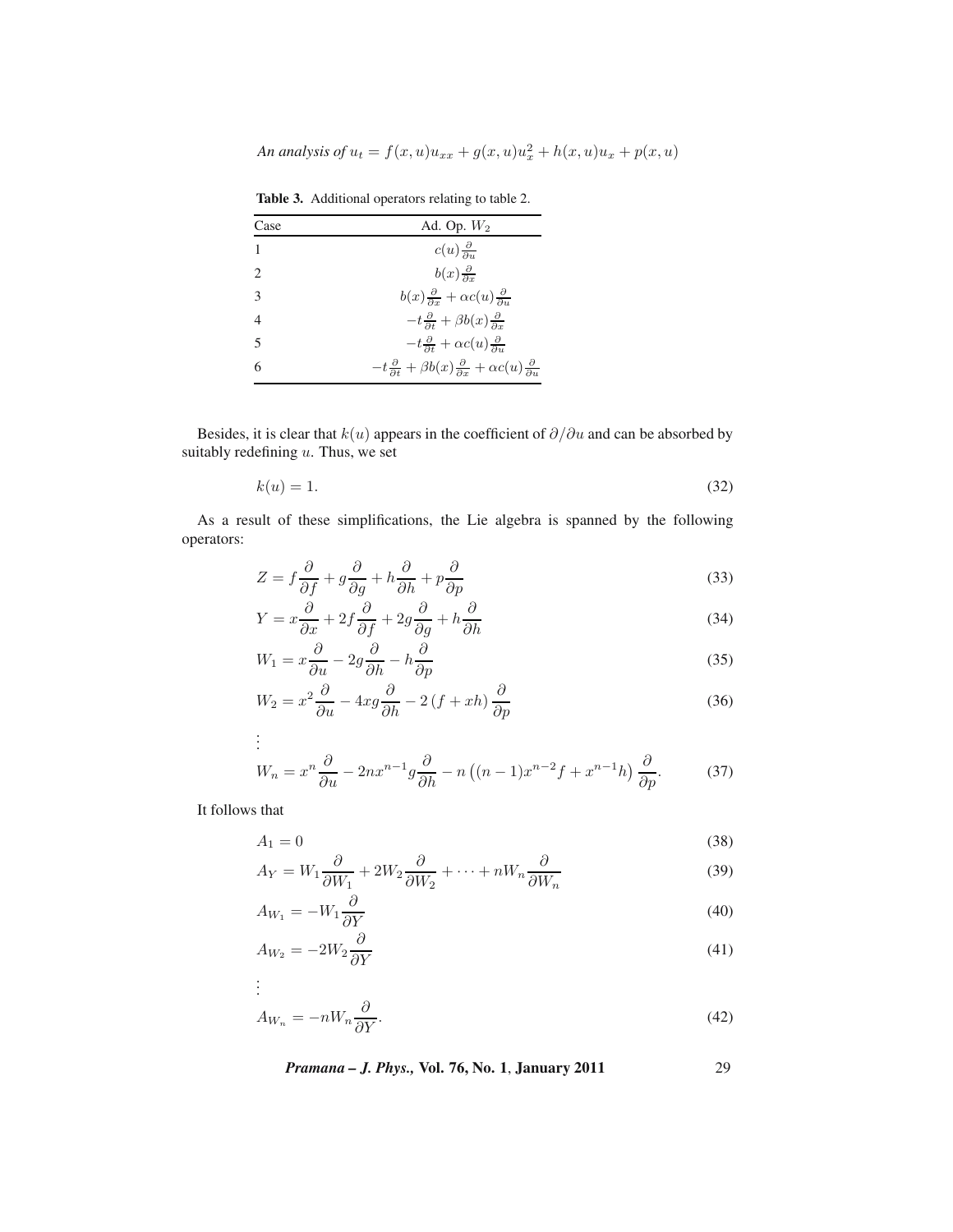The automorphisms  $A_1, \ldots, A_{W_n}$  generate a one-parameter group of linear transformations

$$
A_Y: W_1' = a_2 W_1, \quad W_2' = a_2^2 W_2, \quad \cdots, W_n' = a_2^n W_n \tag{43}
$$

$$
A_{W_1}: Y'_b = Y + a_{2+1}W_1 \tag{44}
$$

$$
A_{W_2}: Y'_b = Y + 2a_{2+2}W_2 \tag{45}
$$

$$
A_{W_n}: Y_b' = Y + n a_{2+n} W_n \tag{46}
$$

for  $n = 1, \ldots, \infty$ . Here,  $a_2$  is a positive real parameter and  $a_1, a_{2+n}$  are real arbitrary parameters.

The product of the matrices associated with the infinitesimal operators  $A_i$  is therefore

$$
M = M_1(a_1) \times \cdots \times M_{2+n}(a_{2+n})
$$
  
= 
$$
\begin{pmatrix} 1 & 0 & 0 & \cdots & 0 \\ 0 & 1 & a_{2+1} & 2a_{2+2} & \cdots & na_{2+n} \\ 0 & 0 & a_2 & 0 & \cdots & 0 \\ 0 & 0 & 0 & a_2^2 & \cdots & 0 \\ \vdots & \vdots & \vdots & \vdots & \ddots & \vdots \\ 0 & 0 & 0 & 0 & \cdots & a_2^n \end{pmatrix}
$$

As expected, we can reduce our  $(n+2)$ -dimensional subspace to the three-dimensional subspace

$$
Z = f\frac{\partial}{\partial f} + g\frac{\partial}{\partial g} + h\frac{\partial}{\partial h} + p\frac{\partial}{\partial p}
$$
(47)

.

$$
Y = x\frac{\partial}{\partial x} + 2f\frac{\partial}{\partial f} + 2g\frac{\partial}{\partial g} + h\frac{\partial}{\partial h}
$$
(48)

$$
W_n = x^n \frac{\partial}{\partial u} - 2nx^{n-1}g \frac{\partial}{\partial h} - n\left((n-1)x^{n-2}f + x^{n-1}h\right)\frac{\partial}{\partial p},\tag{49}
$$

where  $W_n$  contains  $W_1, \ldots, W_n$ .

Constructing the optimal system of one-dimensional subalgebras consists of finding all classes of the operators

$$
U = e_1 Z + e_2 Y + \sum_{i=1}^{n} e_{i+2} W_i
$$
\n(50)

**Table 4.** Contributions of trivial and nontrivial invariants  $e_1$  and  $e_2$  to eqs (52)–(54).

| (i)   | $e_1 = 0,$     | $e_2 = 0$   | $\longrightarrow$ | $W_n$                               |
|-------|----------------|-------------|-------------------|-------------------------------------|
| (ii)  | $e_1 = 0,$     | $e_2\neq 0$ | $\longrightarrow$ |                                     |
| (iii) | $e_1 \neq 0$ , | $e_2 = 0$   | $\longrightarrow$ | $Z+W_n$<br>Z.                       |
| (iv)  | $e_1 \neq 0$ , | $e_2\neq 0$ | $\longrightarrow$ | $(\alpha \neq 0)$<br>$Z + \alpha Y$ |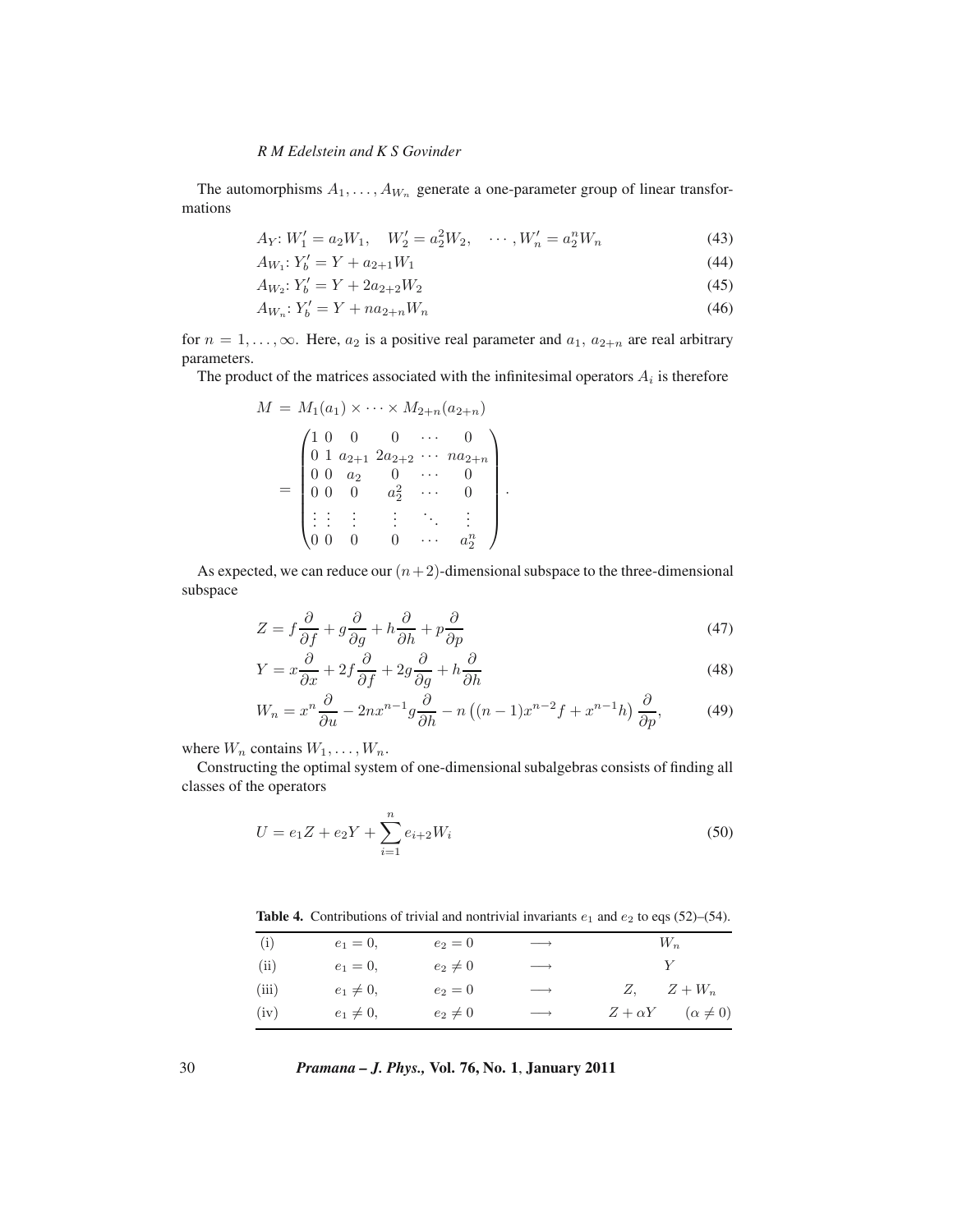|                                                                                                                                                                    | Ad. Op. W <sub>2</sub> |            | $x^n\frac{\partial}{\partial u}$              | $-\frac{6}{e}x + \frac{2}{e}t -$                                                          | $-t\frac{\partial}{\partial x}+\alpha x\frac{\partial}{\partial x}$ |
|--------------------------------------------------------------------------------------------------------------------------------------------------------------------|------------------------|------------|-----------------------------------------------|-------------------------------------------------------------------------------------------|---------------------------------------------------------------------|
|                                                                                                                                                                    |                        |            | $(2n^2\Gamma u + \kappa - n(n-1)\Phi) x^{-2}$ | $-n\delta x^{-1}u - n(n-1)\Phi x^{-2}u$<br>$\exp(x^{-n}u)(n^2\Gamma x^{-2}u^2 + \kappa$   | $\kappa x^{1/\alpha}$                                               |
|                                                                                                                                                                    |                        | δx         | $\delta - 2n\Gamma x^{-1}u$                   | x $\Phi \exp(x^{-n}u)$ $\Gamma \exp(x^{-n}u)$ $(\delta - 2n\Gamma x^{-1}u) \exp(x^{-n}u)$ | $\delta x^{1+1/\alpha}$                                             |
| <b>Table 5.</b> Classification of eq. (2) with respect to subalgebras (56)-(59) with arbitrary functions $\Phi(\lambda)$ , $\Gamma(\lambda)$ , $\kappa(\lambda)$ . |                        |            |                                               |                                                                                           | $\Gamma r^{2+1/\alpha}$                                             |
|                                                                                                                                                                    |                        | $\Phi x^2$ |                                               |                                                                                           | $N_{\alpha\neq 0}^{(4)}$ u $\Phi x^{2+1/\alpha}$                    |
|                                                                                                                                                                    |                        |            |                                               |                                                                                           |                                                                     |
|                                                                                                                                                                    |                        |            |                                               | $N^{(3)}$                                                                                 |                                                                     |
|                                                                                                                                                                    | Case                   |            |                                               |                                                                                           |                                                                     |

*An analysis of*  $u_t = f(x, u)u_{xx} + g(x, u)u_x^2 + h(x, u)u_x + p(x, u)$ 

*Pramana – J. Phys.,* **Vol. 76, No. 1**, **January 2011** 31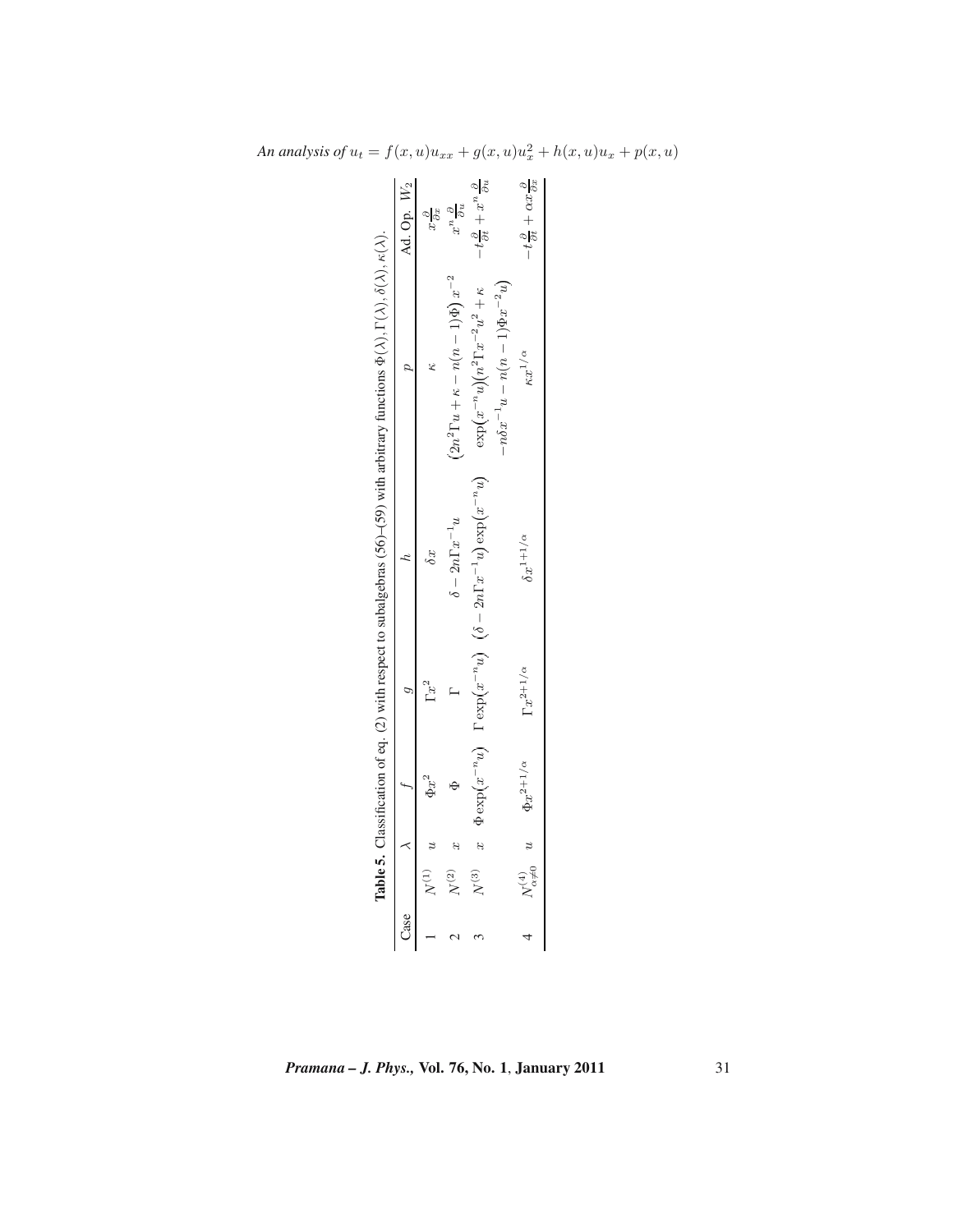nonequivalent with respect to the group of inner automorphisms [4]. Thus, it is favourable to work with the coordinates of the decomposition, i.e. with the vector

$$
\mathbf{e} = (e_1, \dots, e_{n+2}). \tag{51}
$$

The transposed matrix  $M<sup>T</sup>$  of M gives rise to vector **e** 

$$
\bar{e}_1 = e_1 \tag{52}
$$

$$
\bar{e}_2 = e_2 \tag{53}
$$

$$
\bar{e}_{2+n} = n a_{n+2} e_2 + a_2^n e_{n+2}.
$$
\n(54)

Equations (13)–(16) give rise to the single transformation:

$$
W_n \to -W_n. \tag{55}
$$

The components  $e_1$  and  $e_2$  are invariant and thus we examine each situation in which these selected components are zero or nonzero (see table 4).

Hence, the optimal system of one-dimensional subalgebras is given by

$$
N^{(1)} = Y \tag{56}
$$

$$
N^{(2)} = W_n \tag{57}
$$

$$
N^{(3)} = Z + W_n \tag{58}
$$

$$
N^{(4)} = Z + \alpha Y,\tag{59}
$$

where we have taken eq. (55) into account. The results relating to eqs (56)–(59) are presented in table 5.

We note that more specific forms of  $(2)$ , i.e., when each function is set to zero in turn, do not affect the results obtained here [17].

# **3. Discussion**

We successfully applied the method of preliminary group classification to the nonlinear diffusion equation

$$
u_t = f(x, u)u_{xx} + g(x, u)u_x^2 + h(x, u)u_x + p(x, u)
$$
\n(60)

in which the inhomogeneity was quadratic in  $u<sub>x</sub>$ . This resulted in the determination of the functional forms extending the principal Lie algebra. This group classification method is based on purely algebraic manipulations, in contrast to the standard Lie algorithm wherein one is required to solve differential equations.

We illustrate how to use the results through a simple example. In its most general form one cannot find group invariant solutions to eq. (60) beyond those that are independent of t. However, if we take case 1 in table 5, eq.  $(60)$  becomes

$$
u_t = \Phi(u)x^2 u_{xx} + \Gamma(u)x^2 u_x^2 + \delta(u)x u_x + \kappa(u)
$$
\n(61)

which admits the symmetry

$$
G_2 = x \frac{\partial}{\partial x}.\tag{62}
$$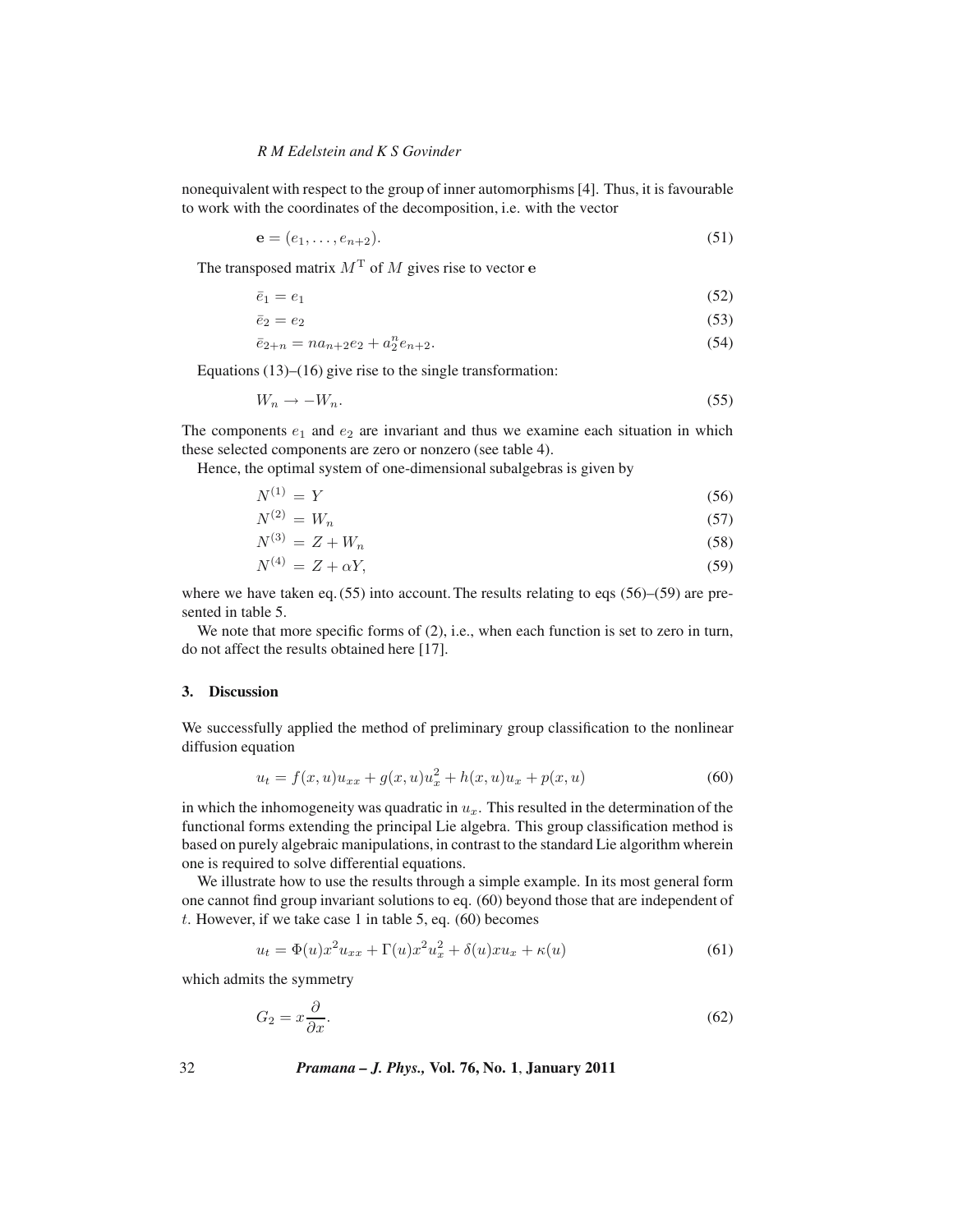An analysis of 
$$
u_t = f(x, u)u_{xx} + g(x, u)u_x^2 + h(x, u)u_x + p(x, u)
$$

A combination of  $G_1 + \alpha G_2$  yields the new independent variable as

$$
q = x e^{-\alpha t},\tag{63}
$$

where  $\alpha$  is an arbitrary constant. Thus, we can reduce eq. (61) to

$$
\Phi(u)u_{qq} + \Gamma(u)u_q^2 + (\delta(u) + \alpha)u_q + \kappa(u) = 0.
$$
\n(64)

When

$$
\delta(u) = -\alpha, \quad \kappa(u) = 0 \tag{65}
$$

we can solve eq. (64) to obtain the quadrature

$$
u_0 \int \exp\left(\int^u \frac{\Gamma(p)}{\Phi(p)} dp\right) du = q - q_0,
$$
\n(66)

where  $u_0$  and  $q_0$  are constants of integration. Hence, a group invariant solution to eq. (61) is given by

$$
u_0 \int \exp\left(\int^u \frac{\Gamma(p)}{\Phi(p)} dp\right) du = x e^{-\alpha t} - q_0 \tag{67}
$$

provided eq. (65) holds. One proceeds in a similar manner for the other cases of results provided in tables 2–5.

To our knowledge, the method of preliminary group classification has not previously been applied to this equation. However, many similar equations have received attention. First, this work extends our previous work [8] in which we analyse the equation

$$
u_t = f(x, u_x)u_{xx} + g(x, u_x)
$$
\n<sup>(68)</sup>

for which we need to set

$$
f(x, u) = f(u), \quad g(x, u) = g(u), \quad h(x, u) = p(x, u) = 0.
$$
 (69)

Oron and Rosenau [18] and later Edwards [19] investigated the equation

$$
u_t = K(u)u_{xx} + K'(u)u_x^2 + \delta \Phi'(u)u_x
$$
\n(70)

which could be identified as a particular form of eq. (2) if and only if

$$
f(x, u) = K(u), \quad g(x, u) = K'(u), h(x, u) = \delta \Phi'(u), \quad p(x, u) = 0.
$$
 (71)

The generality of our functional forms led to more general results in our analysis.

Gandarias [6] applied the direct Lie group formalism to deduce the symmetries of the porous medium equation

$$
u_t = (u^n)_{xx} + q(x)u^m + k(x)u^s u_x.
$$
\n(72)

*Pramana – J. Phys.,* **Vol. 76, No. 1**, **January 2011** 33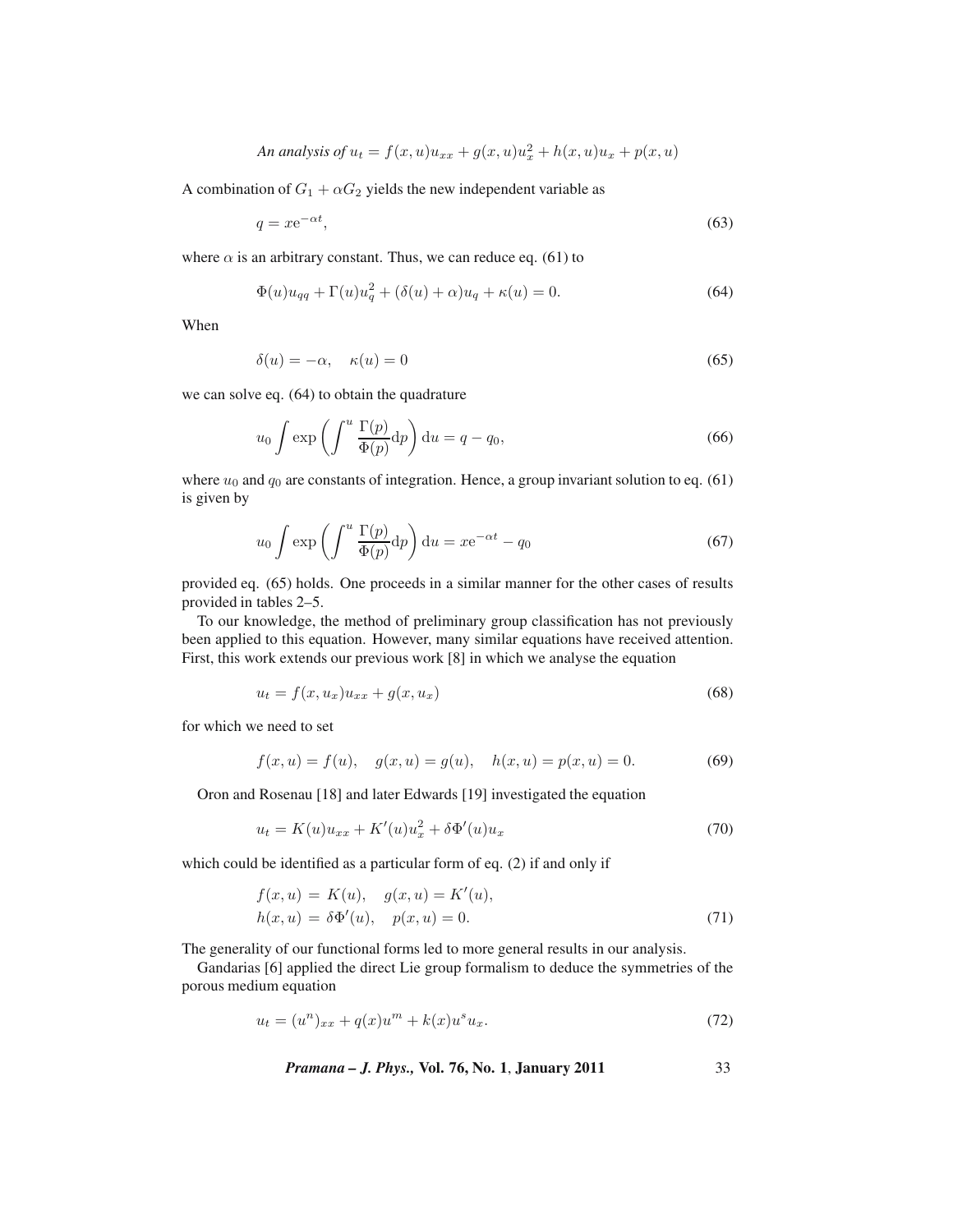This is a particular form of eq. (2) if and only if

$$
f(x, u) = \lambda u^{n-1}, \qquad g(x, u) = \Phi u^{n-2},
$$
  
\n
$$
h(x, u) = k(x)u^{s}, \qquad p(x, u) = q(x)u^{m}.
$$
\n(73)

Because of certain errors in Gandarias paper we were not able to make a thorough comparison. For example, for an arbitrary  $m$ , she claimed this equation would admit a symmetry of the form  $\partial/\partial x$ . This is clearly not possible unless both  $k(x)$  and  $q(x)$  are constants.

Gandarias [1] also investigated the potential symmetries of the system

$$
v_x = u \tag{74}
$$

$$
v_t = (u^n)_x + \frac{k(x)}{m}u^m.
$$
 (75)

m She once again determined the forms of the arbitrary functions through a consistent application of the Lie group formalism. But a comparison was not possible due to certain errors in her analysis. This illustrates the importance of using the systematic approach of preliminary group classification as opposed to the direct Lie approach.

Khater *et al* [20] investigated the system

$$
v_x = f(x)u \tag{76}
$$

$$
v_t = g(x)u^n u_x \tag{77}
$$

for potential symmetries. Using Lie group theory they determined the point and potential symmetries for the chosen forms of  $f$  and  $g$ . A comparison of their results against ours is possible only if all functions in both systems are set to constants and  $n = 0$ , leaving no freedom for analysis.

Sophocleous [21,22] has recently studied in some detail the nonlinear diffusion equations of the form

$$
u_t = [h(x)u^n u_x]_x,\tag{78}
$$

from the point of view of both potential symmetries and Lie–Bäcklund symmetries. This class of equations is clearly more specific than our general form.

In [23], the nonlinear heat equation with quadratic inhomogeneities was also analysed. Their version of the equation is

$$
f(x)u_t = (g(x)u^nu_x)_x + h(x)u^m.
$$
\n(79)

It is clear that this equation is far more specific than ours. We need to set

$$
f(x, u) = \frac{g(x)u^n}{f(x)}, \quad g(x, u) = \frac{ng(x)u^{n-1}}{f(x)},
$$
  

$$
h(x, u) = \frac{g'(x)u^n}{f(x)}, \quad p(x, u) = \frac{h(x)u^m}{f(x)}
$$
(80)

in our equation to obtain eq. (79). Moreover, when we confined our analysis to point equivalence transformations, Vaneeva *et al* [23] also considered generalized extended and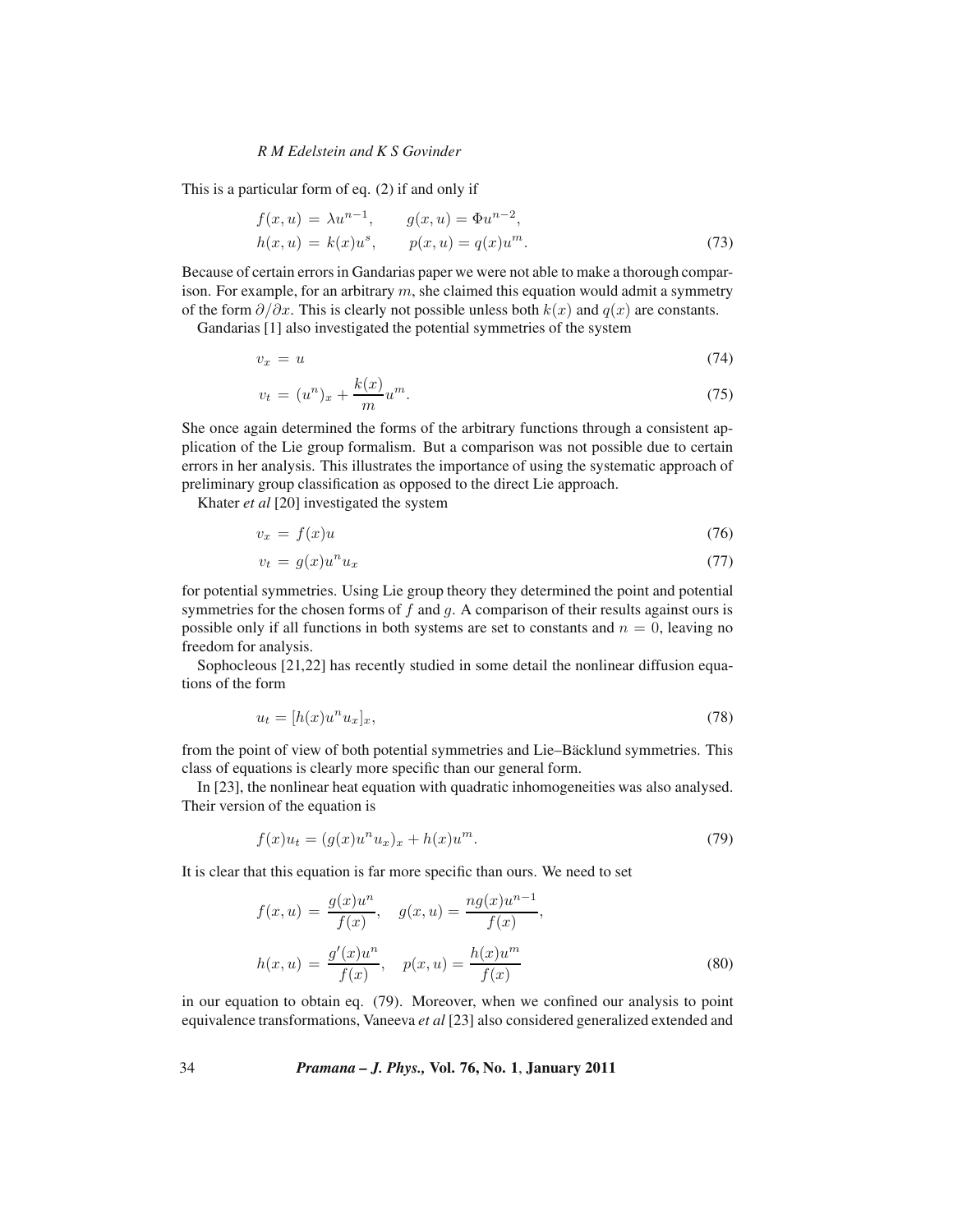An analysis of 
$$
u_t = f(x, u)u_{xx} + g(x, u)u_x^2 + h(x, u)u_x + p(x, u)
$$

conditional equivalence groups. They also looked at the determination of conservation laws. All their results will apply to our equation when eq. (80) is taken into account.

In a series of papers, Lahno and Zhdanov [24,25] considered a class of nonlinear diffusion equations in which the nonlinearity was contained in the inhomogeneous term, namely

$$
u_t = u_{xx} + g(t, x, u, u_x).
$$
 (81)

In a detailed analysis they applied the method of preliminary group classification to this equation and were able to obtain the forms of the function  $q(t, x, u, u<sub>r</sub>)$  for which the equation was invariant under one-, two-, three- and four-dimensional Lie algebras. In addition, a more general form of eq. (81), namely

$$
u_t = f(t, x, u, u_x)u_{xx} + g(t, x, u, u_x)
$$
\n(82)

was considered in [26]. As a result, the equivalence class was extended to equations invariant under five-dimensional Lie algebras. These equations are clearly outside the class of equations we considered. Their analysis however, cannot be used in our equation as our equations admit larger classes of equivalence transformations (indeed we have an infinite-dimensional Lie algebra) than their more general equation as pointed out in [27,28]. (Both these papers consider equations more specific than our equation.)

## **Acknowledgements**

KSG thanks the University of KwaZulu–Natal and the National Research Foundation of South Africa for ongoing support. RME was supported by a University of KwaZulu–Natal post-doctoral award.

## **References**

- [1] M L Gandarias, *J. Phys. A: Math. Gen.* **29**, 5919 (1996)
- [2] B G Konopelchenko and V G Mokhnachev, *J. Phys. A: Math. Gen.* **13**, 3113 (1980)
- [3] N H Ibragimov, M Torrisi and A Valenti, *J. Math. Phys.* **32**, 2988 (1991)
- [4] A O Harin, *J. Math. Phys.* **34**, 3676 (1993)
- [5] A P Chupakhin, *Lie Groups and their Applications* **1**, 56 (1994)
- [6] M L Gandarias, *J. Phys. A: Math. Gen.* **29**, 607 (1996)
- [7] G W Bluman and S Kumei, *J. Math. Phys.* **21**, 1019 (1980)
- [8] R M Edelstein and K S Govinder, *Quæstiones Mathematicæ* **31**, 225 (2008)
- [9] R M Edelstein and K S Govinder, *On the method of preliminary group classification applied to the nonlinear heat equation*  $u_t = f(x, u_x)u_{xx} + g(x, u_x)$ , Preprint (School of Mathematical Sciences, University of KwaZulu–Natal, Durban, 2010)
- [10] G W Bluman and S Kumei, *Symmetries and differential equations* (Springer-Verlag, New York, 1989)
- [11] P J Olver, *Applications of Lie groups to differential equations* (Springer, New York, 1987)
- [12] P J Olver and P Rosenau, *SIAM J. Appl. Math.* **47**, 263 (1987)
- [13] K S Govinder, *Preliminary group classification for a class of time-dependent anharmonic oscillators with multiple anharmonicities*, Preprint (School of Mathematical and Statistical Sciences, University of Natal, Durban, 2010)